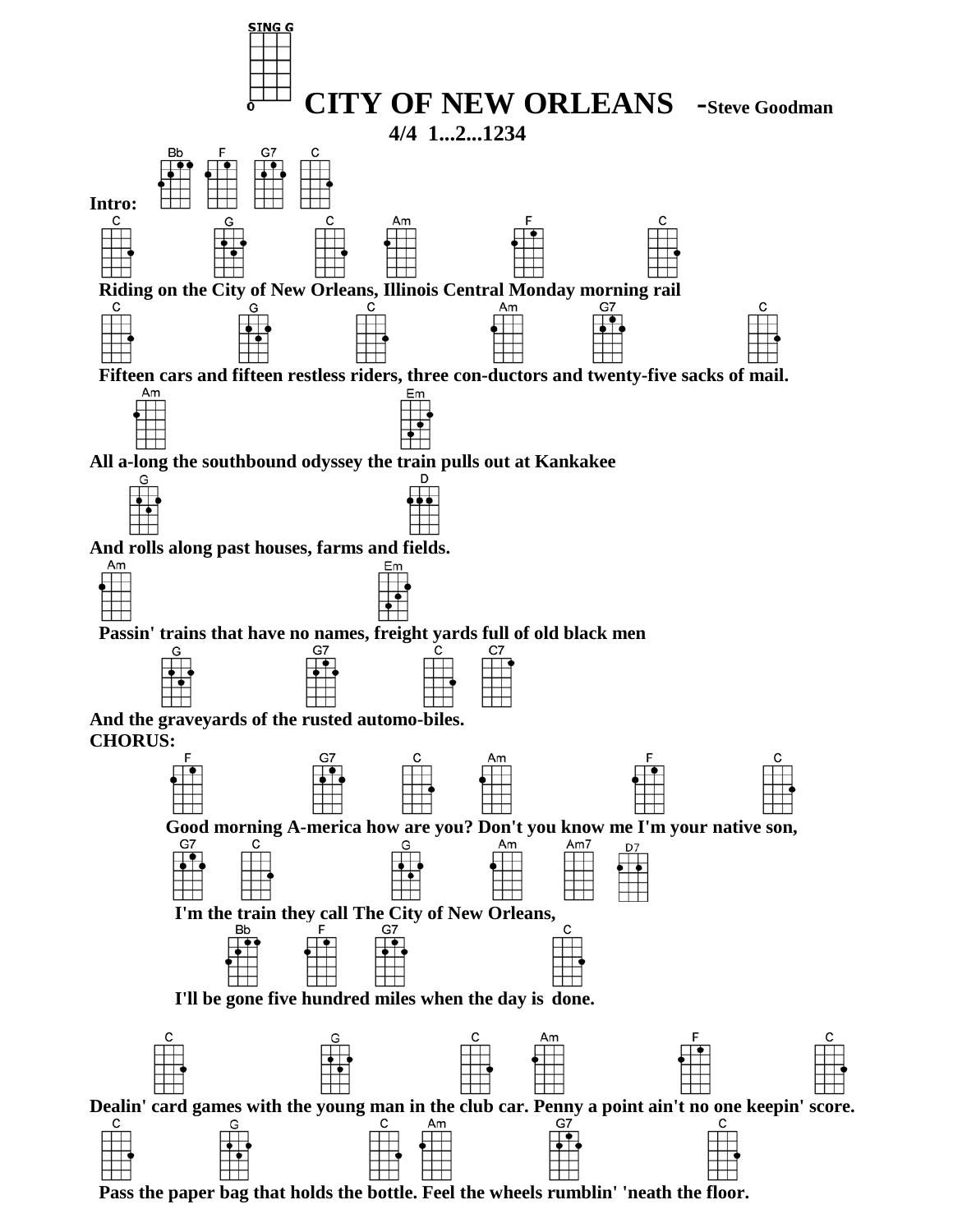

**CHORUS ("Good night, America)**